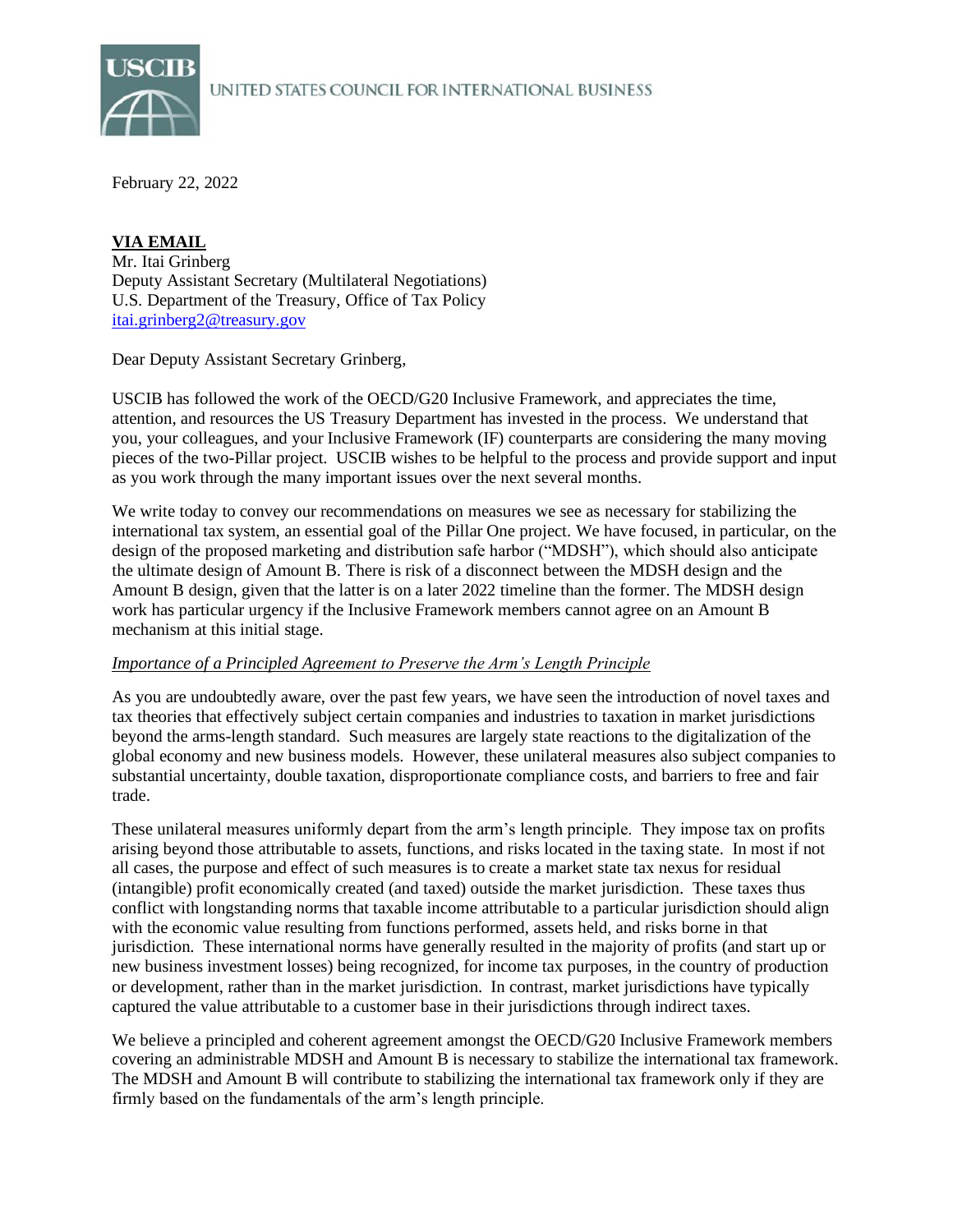## *Path Forward for the Marketing and Distribution Safe Harbor and Amount B*

We understand that the design of the MDSH is still very much uncertain. This state of affairs is concerning to USCIB, which believes that the MDSH is a necessary foundation for preserving the centrality of the arm's length principle within the broader Pillar One project. Establishing a principled, well-functioning MDSH as part of the initial implementation of Pillar One will provide greater certainty to the in-scope companies. Further, we believe that an agreement on an MDSH as part of the initial implementation of Pillar One can provide useful direction to the development of the Amount B parameters as this is developed later this year.

USCIB strongly recommends that the separate yet interrelated roles of Amount A, the MDSH, and Amount B be clearly defined in order to stabilize the international tax system and to reduce double taxation, given the risk of overlap among these three features. We see the three distinct roles as follows.

- 1. Amount A should be the sole mechanism for allocating residual profit on a basis other than the presence of actual assets, functions, and risks in the market jurisdiction. Amount A should be the only element of the Pillar One agreement that departs from the arm's length principle.
- 2. Amount B should be firmly based on the arm's length principle. A key purpose is to reduce the administrative burden on taxpayers and tax administrations caused by transfer pricing disputes regarding profits attributable to routine marketing and distribution operations. We also support a broader application of Amount B to all market country functions, as long as its design remains anchored in the arm's length principle. This is a particular focus for countries with less capacity to audit transfer pricing issues.
- 3. The role of the MDSH is to avoid double taxation of residual profits in the market jurisdiction. When a multinational enterprise ("MNE") group is already compensating its actual market jurisdiction subsidiary or branch for all in-country activities that directly or indirectly support locally sourced sales that are taxed in that jurisdiction, or is paying local withholding taxes, Amount A must be reduced to minimize double market jurisdiction taxation on the group's residual profit.

Clearly delineating among these three essential features of Pillar One also clarifies and expresses the tradeoff inherent in the political agreement that underlies Pillar One. Residence or production jurisdictions ceding taxing rights to an agreed amount of residual profit under Amount A should be able to insist that market jurisdictions adhere to the arm's length principle for routine activities. The withdrawal of unilateral measures that tax residual profits also is an essential component of the underlying political agreement. Withdrawing those unilateral measures affirms the primacy of the arm's length principle in all cases except where a new taxing right is created under Amount A.

# *Design, Mechanics of the Marketing and Distribution Safe Harbor*

Because the precise mechanics of the MDSH and its relationship to Amount B have not yet been determined, USCIB would like to provide initial thoughts as to the design of those provisions. We acknowledge that there are multiple options for the MDSH and Amount B. We will describe those options and our recommended approach below.

Under any of these options, withholding taxes imposed by source countries should be taken into account when calculating Amount A. Specifically, any withholding tax paid by an Amount A taxpayer in the market jurisdiction should decrease the Amount A allocation to that taxing jurisdiction by the amount necessary to avoid double taxation of the taxpayer's residual profit. Since Amount A is designed to be an allocation of residual profit earned from functions, assets, and risks located outside the market jurisdiction, and because withholding taxes impose tax on profits arising from those functions, assets, and risks, withholding taxes should be deemed to be imposed on residual profits.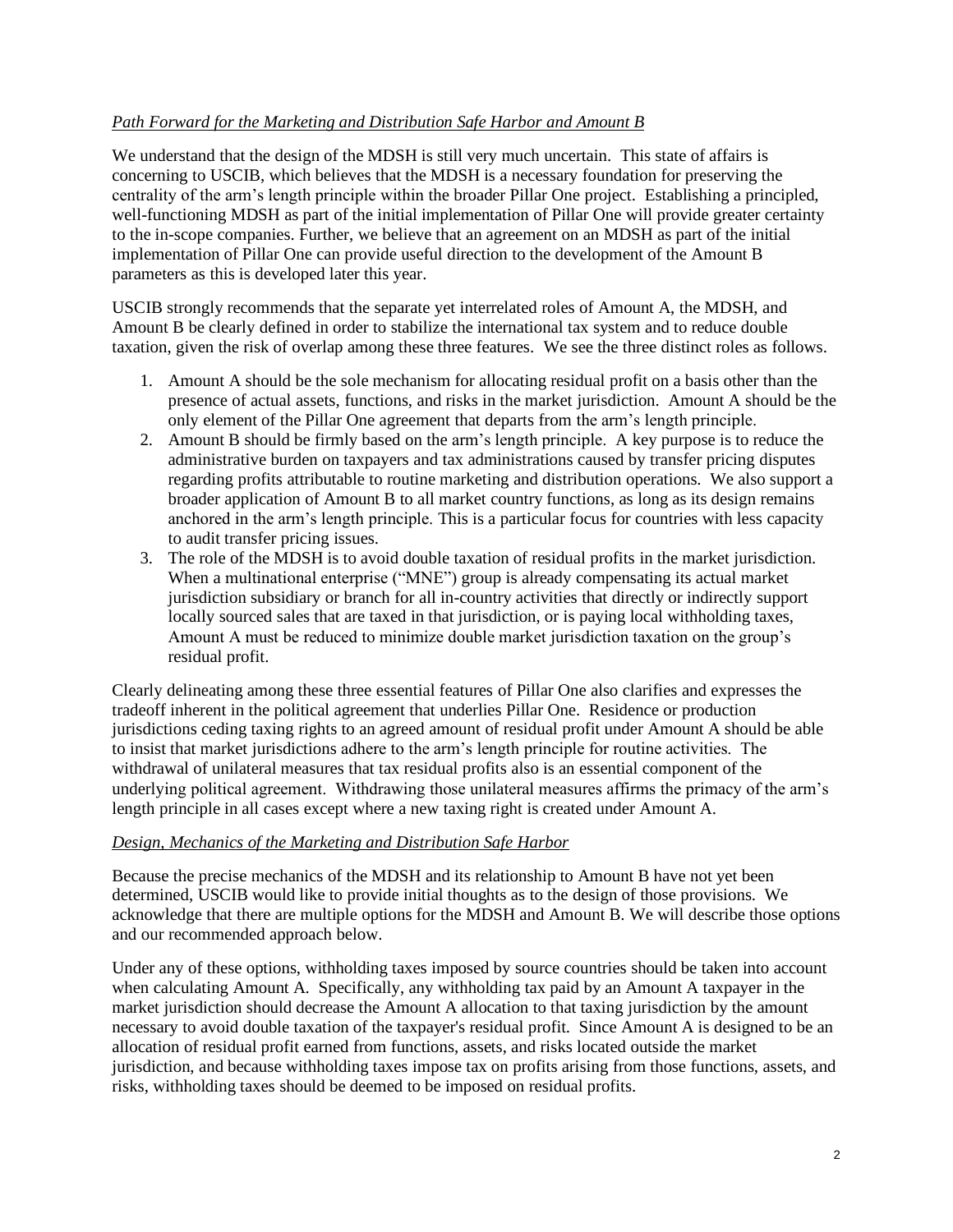#### *Option 1: MDSH as no more than a 2.5% Return on Sales*

Our preferred option is to establish an MDSH which reduces an Amount A allocation if locally reported profits on marketing and distribution activities<sup>1</sup> exceed a 2.5% Return on Sales (ROS) in that market jurisdiction. Any amounts reported in the market state with respect to marketing and distribution functions in excess of the 2.5% ROS would reduce a notional Amount A allocation under the MDSH concept. This simple approach does not require an agreement on Amount B to implement the MDSH. Given existing data and analysis, the specified return on sales for the MDSH should not exceed 2.5%.<sup>2</sup> Establishing an MDSH based on a fixed return on sales creates a simple and certain rule that is broadly tied to the arm's length principle. 3

We acknowledge that this approach may sacrifice some precision for simplicity and certainty, because transfer pricing analysis always is a facts and circumstances exercise. However, we believe that many MNE groups with higher consolidated operating profit margins likely already allocate some residual profit to the marketing and distribution functions of their entities operating in market jurisdictions. Thus, an amount no higher than a 2.5% ROS on MDSH factor would help identify that existing allocation of residual profit and make a corresponding reduction in Amount A.

This kind of formulaic, yet data-driven compromise is not unprecedented. For instance, the United States and Mexico recently renewed their Qualified Maquiladora Approach Agreement (QMA), which includes fixed transfer pricing margins. Similarly, US and other Competent Authorities have agreed to standard mark-ups for defined classes of services.

An early agreement on Amount B could, in theory, reach the same result as Option 1, assuming that the MDSH is the simple sum of Amount B and Amount A. However, according to the current Pillar One timeline, an agreement on Amount B likely will lag behind Amount A. Accordingly, our recommended approach provides a broadly accurate result based on the arm's length principle that allows IF members time to develop Amount B. If this Option 1 MDSH is agreed, the fixed return threshold over which amount A would be reduced should reflect the median return for value-added distributors. For many companies, setting the MDSH fixed return at 2.5% already includes an element of residual profit. Setting the MDSH fixed return at 2.5% ROS implies an MDSH cap as a percentage of global system profit of 25.0% (across all levels of profitability), which already is a robust share of systems profit for the market jurisdiction. Since the Amount B details will not be known at the time, an unduly high MDSH threshold may also create an implication that the eventual Amount B should not be lower than the MDSH threshold. It also raises the possibility of double allocation of residual profit, which as stated, violates the objectives of the framework.

### *Option 2: Amount B Instead of Fixed Margin as Benchmark*

Option 2 would be to resolve the issue of establishing a routine return to marketing and distribution activities through Amount B as proposed in the October Statement. In that case, the MDSH would be the sum of Amount B and Amount A for that taxpayer. This option provides the opportunity to craft a version of Amount B that is based on the arm's length principle and provides greater precision over an MDSH-

<sup>&</sup>lt;sup>1</sup> The definition of "marketing and distribution" activities should be sufficiently broad to ensure the profits of activities for which a MNEs remunerates a market jurisdiction are considered for MDSH purposes (e.g., a MNE may perform activities to promote the buying or selling of a product or services which are not specifically labeled as "marketing").

 $2$  We believe that an amount no higher than 2.5% return on sales would be an accurate return for routine marketing and distribution activities across business sectors and across geographies and is supported by existing data and analysis. *See, e.g.,*  KPMG, Transfer Pricing Analysis of Arm's Length Return to Sales, Marketing & Distribution Activities (Feb. 2020), available at [https://www.wu.ac.at/fileadmin/wu/d/i/taxlaw/institute/WU\\_Global\\_Tax\\_Policy\\_Center/KPMG\\_-](https://www.wu.ac.at/fileadmin/wu/d/i/taxlaw/institute/WU_Global_Tax_Policy_Center/KPMG_-_Amount_B_Econ_Analysis_-_full_report.pdf) Amount B Econ Analysis - full report.pdf.

<sup>&</sup>lt;sup>3</sup> Some members with lower overall total operating profit believe that the MDSH should be proportionately lower than 2.5% ROS to avoid over allocation of their overall systems profits.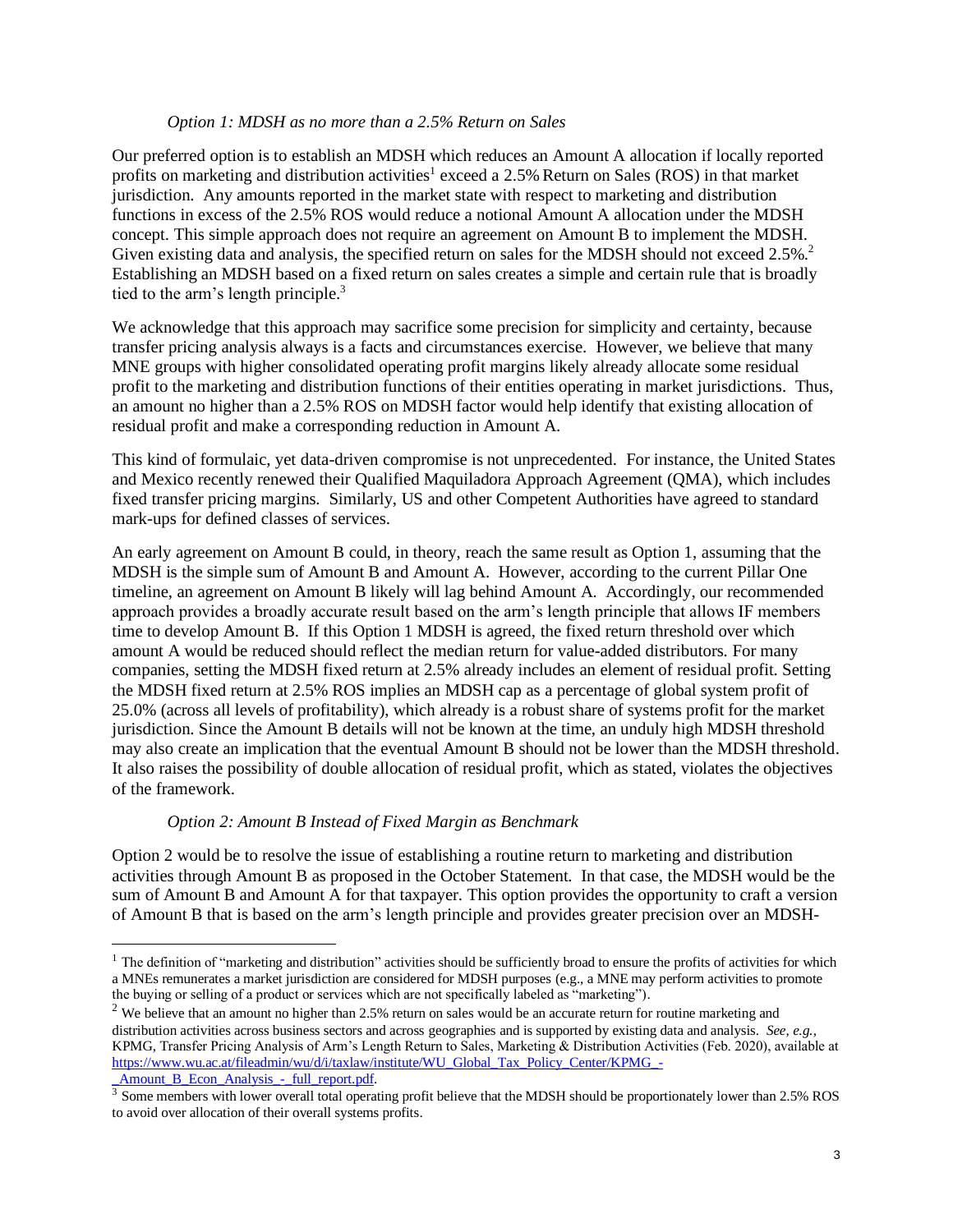only option. A developed Amount B, as opposed to a fixed safe harbor as described in our Option 1, provides the opportunity to develop formulas for a wider range of circumstances that can be supported through data derived from large sets of comparables. The processes and approaches (including data collection and arm's length analyses) developed for the Qualified Maquiladora Approach Agreement (QMA) also provide some precedent on how this effort could proceed.

We acknowledge that Option 2 would be more complex, due to the necessity of agreeing to the Amount B mechanics. Developing a tailored, precise, and effective Amount B, anchored in arm's length principles, would require time, substantial data, business input and alignment, as well as the development of clear guidelines distinguishing routine from nonroutine distribution activities. Thus, we strongly believe that the OECD/G20 Inclusive Framework should be realistic about the time commitment involved and take the appropriate time to achieve these goals for Amount B. As such, we recommend Option 1, until these goals can be effectively accomplished.

## *Option 3: Overall Formula for Amount A and Amount B Allocations*

Option 3 would be to establish an overall formula for the Amount A and Amount B allocations, based on operating margin and other financial factors, such as marketing expenses. As with the version of Amount B discussed in Option 2, this overall formula should produce results consistent with the arm's length principle and would be developed and supported through the use of data derived from sets of comparables. This broader formulaic option would present the benefits of greater certainty and administrability for taxpayers and tax administrations.

Option 3 would, however, effectively combine residual and routine profit into a single calculation, making it less in line with the arm's length principle. As a result, this would be a less precise option than others that retain separate allocations for routine returns and residual profit. Further, we assume it would be politically untenable to introduce such a fundamental change to Pillar One at this stage of the negotiations.

### *Option 4: MDSH Based on Percentage of System Profits*

Option 4 would be to establish a MDSH that is tied to a percentage of system profits. This option is a variant of Option 3, but with a different allocation key. Thus, Option 4 would provide similar benefits: formulaic, provides certainty, and increases administrability.

Basing the MDSH on a percentage of system profits, however, would be a significant departure from the arm's length standard. Thus, the allocation of value amongst jurisdictions would be based almost entirely on a political agreement on the applicable percentage, rather than a comparison of functions, assets, and risks deployed in routine distribution activity in the market state. Any approach that requires a political agreement at odds with arm's length principles may well pose greater challenges to achieving consensus support for the amount and would depart from a principled application of the arm's length principle.

# *Option 5: MDSH Based on Return on Tangible Assets and Payroll*

Option 5 would be a variation of the fixed MDSH threshold based on a different allocation key. Under Option 5, the MDSH threshold would be based on a return on tangible assets and payroll expenses in the market state. As with the other formulaic MDSH options, this option could provide certainty, provided that there are well-defined rules regarding the cost base and agreed mark-ups related to tangible assets and payroll expenses. Similar to other options outlined, however, this approach is too disconnected from arm's length principles. Different assets and workforces would produce very different returns, especially given that this approach does not account for the impact of intangible assets, so it would not be an